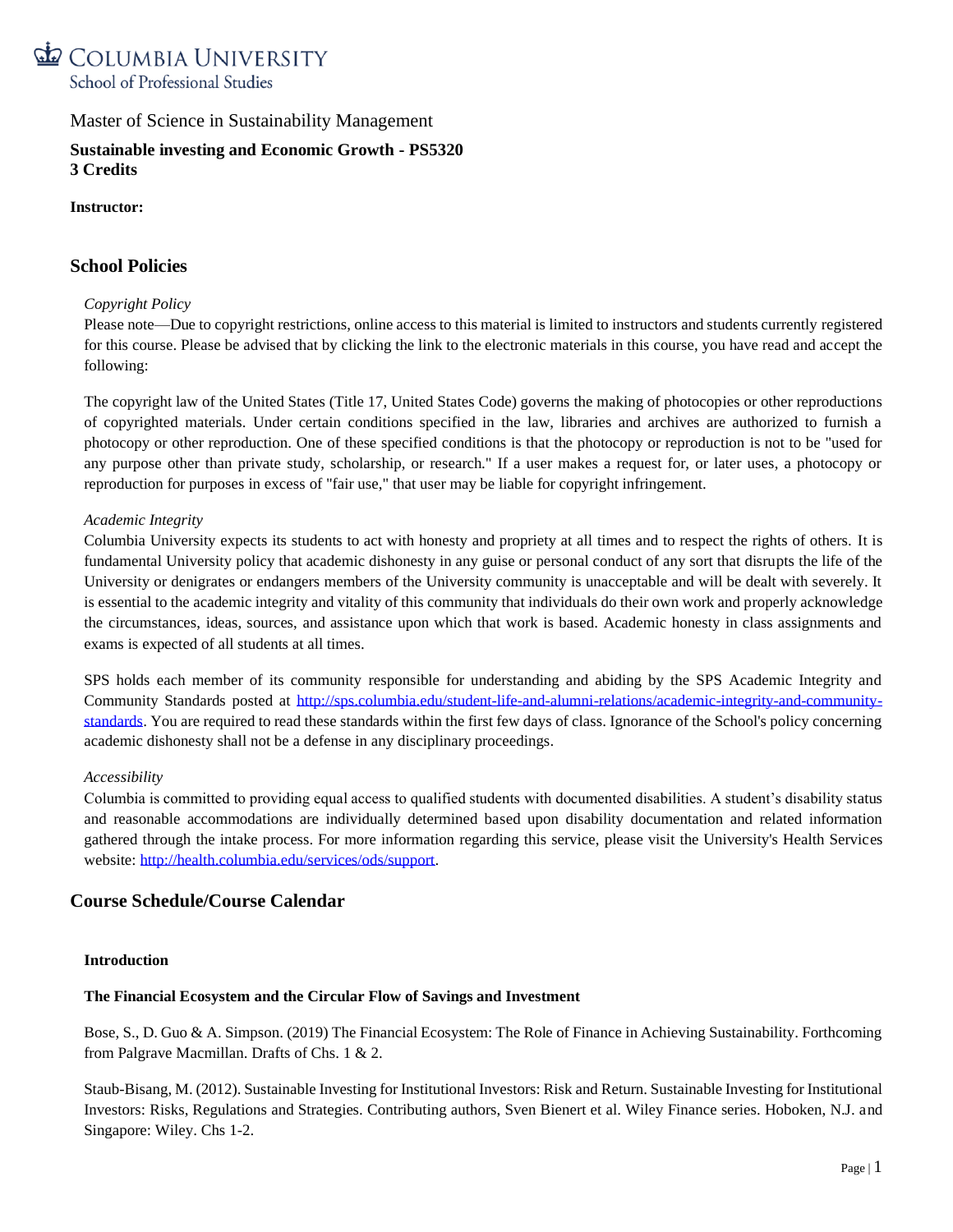# COLUMBIA UNIVERSITY School of Professional Studies

# Master of Science in Sustainability Management

Greenbaum, S. I., Thakor, A. V. & Boot, A. W. A. (2016). Contemporary Financial Intermediation. Elsevier. Ch 2.

Daly, H.E. (1996). Beyond Growth: The Economics of Sustainable Development. Beacon Press, Boston. Chs. 1-2.

### **Corporate Governance and the Joint Stock Corporation**

### **Corporate Governance and Fiduciary Duty**

Monks, R. A. G. and N. Minow (2011). Corporate governance. Hoboken, NJ, John Wiley & Sons. Ch 1.

Youngdahl, J. (2014). The Basis of Fiduciary Duty in Investment in the United States. Cambridge Handbook of Institutional Investment and Fiduciary Duty. J. P. H. e. al. Cambridge, Cambridge UP: 20-30.

PRESENTATION: Weimer, J. and J. C. Pape (1999). "A Taxonomy of Systems of Corporate Governance." Corporate Governance: An International Review 7(2): 152.

### **History of the Corporation**

Bose, S., D. Guo & A. Simpson. (2019) The Financial Ecosystem: The Role of Finance in Achieving Sustainability. Forthcoming from Palgrave Macmillan. Draft of Ch. 3.

Dari-Mattiacci, G., et al. (2017). "The Emergence of the Corporate Form." Journal of Law, Economics, and Organization 33(2): 193-236.

PRESENTATION: Robertson, J. and W. Funnell (2012). "The Dutch East-India Company and accounting for social capital at the dawn of modern capitalism 1602–1623." Accounting, Organizations and Society 37(5): 342-360.

# **Modern Portfolio Theory**

### **Markowitz portfolio choice and diversification & Alternative measures of risk.**

Fabozzi, F. J., et al. (2002). "The Legacy of Modern Portfolio Theory." Journal of Investing 11(3): 7.

PRESENTATION: Wilford, D. S. (2012). "True Markowitz or assumptions we break and why it matters." Review of Financial Economics 21(3): 93-101.

PRESENTATION: Byers, S. S., et al. (2015). "Using portfolio theory to improve resource efficiency of invested capital." Journal of Cleaner Production 98: 156-165.

Example: Two-stock data for portfolio optimization

# **The Capital Asset Pricing Model**

# **CAPM, APT and basic performance attribution.**

Perold, A. F. (2004). The Capital Asset Pricing Model. Journal of Economic Perspectives, 18(3), 3-24.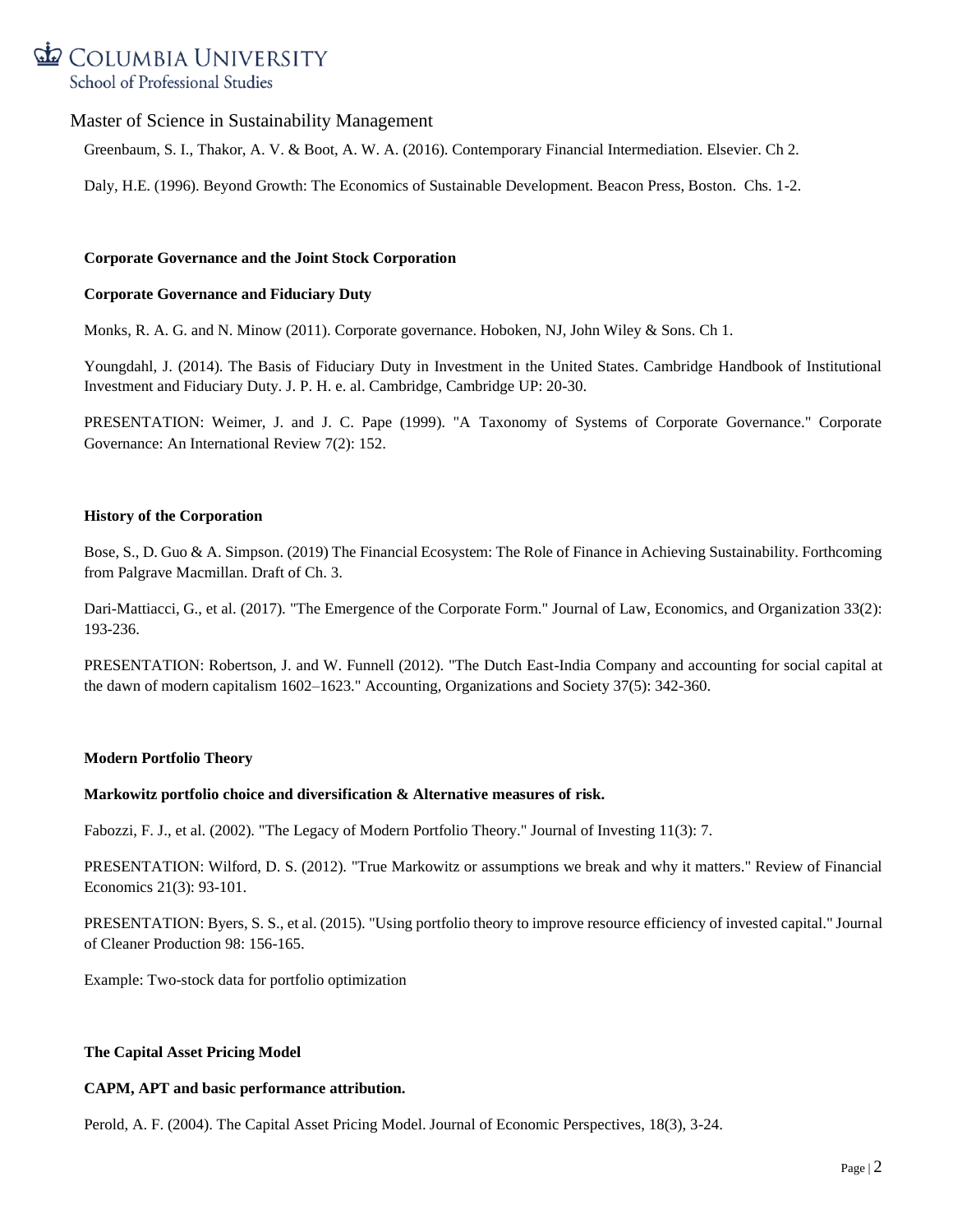

Lydenberg, S. (2016). "Integrating Systemic Risk into Modern Portfolio Theory and Practice." Journal of Applied Corporate Finance 28(2): 56-61.

PRESENTATION: Hawley, J. and J. Lukomnik (2018). "The Long and Short of It: Are We Asking the Right Questions? Modern Portfolio Theory and Time Horizons." Seattle University Law Review 41(2): 449-474.

Example: Two Stock Portfolio Optimization

Example: GMI.SP500.Ratings.xlsx

### **ESG Integration through Fundamental and Quantitative Due Diligence**

How is ESG integrated into investment management?

- Active vs Passive
- Fundamental vs Quantitative
- Alpha vs Beta
- Stakeholder relations

PRI. "A Practical Guide to ESG Integration for Equity Investing." 2016. pp 12-55.

Zoltán Nagy, Altaf Kassam, Linda-Eling Lee, "Can ESG Add Alpha? An Analysis of ESG Tilt and Momentum Strategies." MSCI Report June 2015.

Jiao, Y. (2010). "Stakeholder welfare and firm value." Journal of Banking & Finance 34(10): 2549-2561.

Borgers, A., et al. (2013). "Stakeholder Relations and Stock Returns: On Errors in Investors' Expectations and Learning." Journal of Empirical Finance 22: 159-175.

Four Stock Optimization.

# **Extending Responsible Investment Across Asset Classes and Addressing Correlation**

Readings

David Wood and Belinda Hoff. Handbook on Responsible Investment Across Asset Classes. Boston College Center for Corporate Citizenship. 2008. (Links to an external site.)

PRESENTATION: Farrell Jr, J. L. (2011). "Asset Allocation under Extreme Uncertainty." Journal of Portfolio Management 37(2): 72-82.

Asl, F. M. and E. Etula (2012). "Advancing Strategic Asset Allocation in a Multi-factor World." Journal of Portfolio Management 39(1): 59-66.

Garcia-Feijoo, L., Jensen, G. R., & Johnson, R. R. (2012). The Effectiveness of Asset Classes in Hedging Risk. Journal of Portfolio Management, 38(3), 40-55.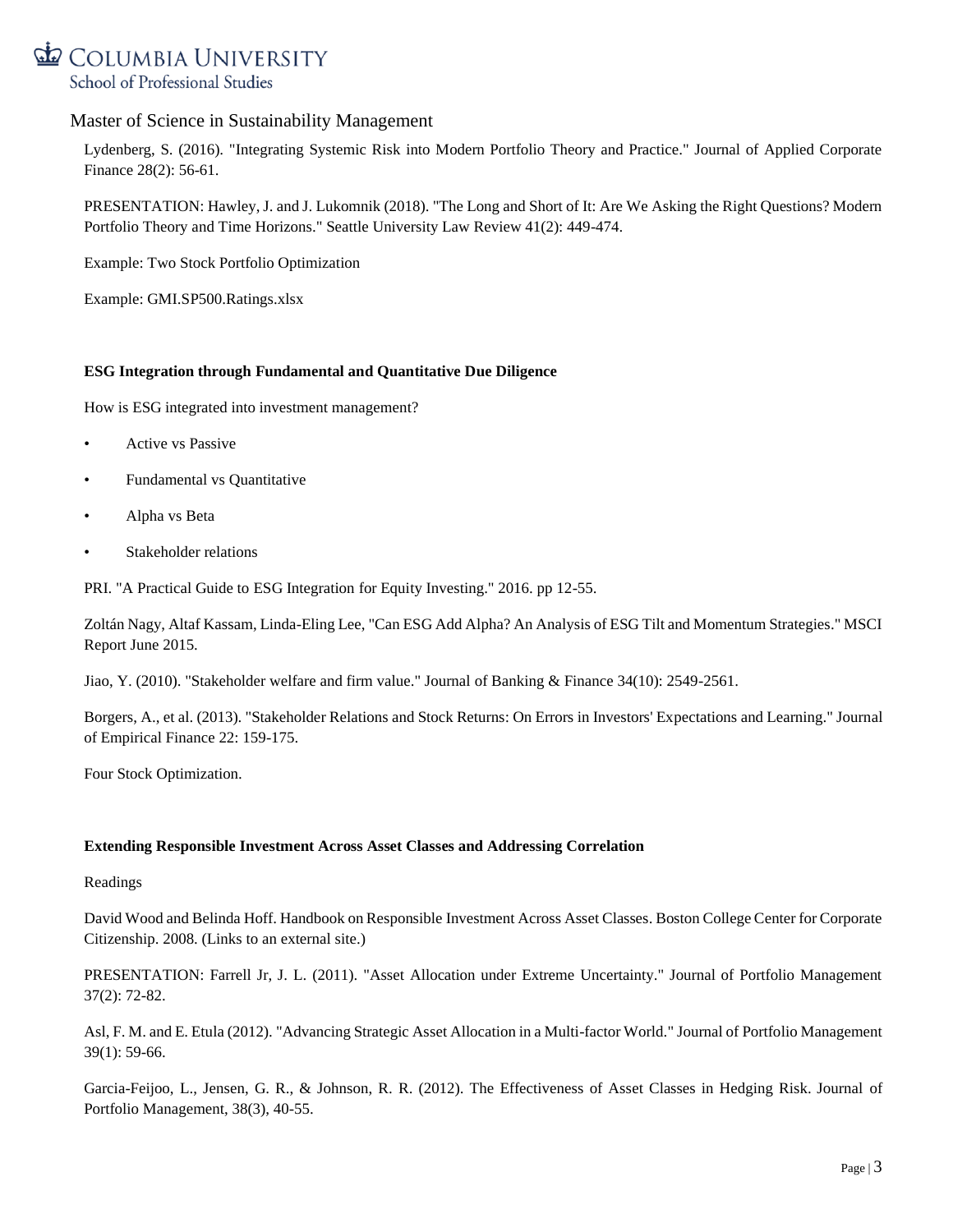

### **Sustainability and Financial Return I**

A polemic articulating the linkage between corporate strategy and new versions of corporate social responsibility:

Porter, M. E. and M. R. Kramer (2011). "Creating Shared Value." Harvard Business Review 89(1/2): 62-77.

A meta-analysis of the links between corporate social performance and corporate financial performance, from a perspective sympathetic to CSR.

Busch, T. and G. Friede (2018). "The Robustness of the Corporate Social and Financial Performance Relation: A Second‐Order Meta-Analysis. " Corporate Social Responsibility & Environmental Management 25(4): 583-608.

Two competing narratives on the link between social responsibility in investing and portfolio return:

PRESENTATION: Kempf, A. and P. Osthoff (2007). "The Effect of Socially Responsible Investing on Portfolio Performance. " European Financial Management 13(5): 908-922.

PRESENTATION: Hong, H. and M. Kacperczyk (2009). "The price of sin: The effects of social norms on markets. " Journal of Financial Economics 93(1): 15-36.

### **Sustainability and Return II**

Are socially responsible funds less volatile during market crises?

Nofsinger, J. and A. Varma (2014). "Socially responsible funds and market crises. " Journal of Banking & Finance 48(0): 180- 193.

Can ESG ratings generate persistent alpha?

Halbritter, G. and G. Dorfleitner (2015). "The Wages of Social Responsibility--Where Are They? A Critical Review of ESG Investing. " Review of Financial Economics 26: 25-35.

Are SRI mutual funds significantly different from broader index funds?

PRESENTATION: Utz, S. and M. Wimmer (2014). "Are they any good at all? A financial and ethical analysis of socially responsible mutual funds. " Journal of Asset Management 15(1): 72-82.

# **Break NO CLASS**

Sample Midterm and Solutions from last year for review.

### **In Class Midterm**

### **A Primer on Valuation Analysis, The Principal-Agent Problem**

### **Valuation Analysis**

Review of comparable valuation analysis:

### GD.Comp.xlsx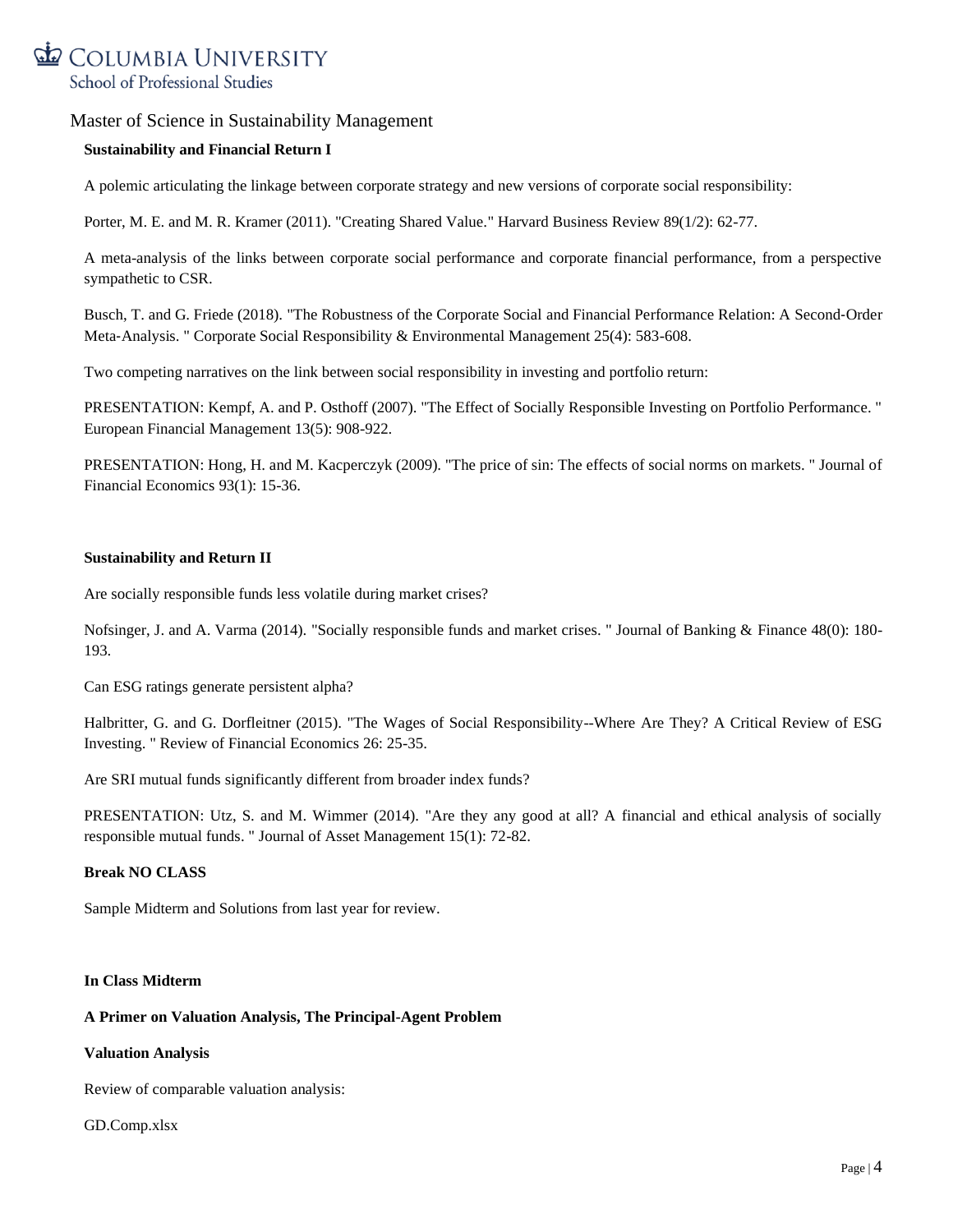

Holthausen, R. W. and M. E. Zmijewski (2012). "Valuation with Market Multiples: How to Avoid Pitfalls When Identifying and Using Comparable Companies. " Journal of Applied Corporate Finance 24(3): 26-38.

Jayashankar, P., et al. (2015). "Slow money in an age of fiduciary capitalism." Ecological Economics 116: 322-329.

PRI. (2013). "The Value Driver Model: A Tool for Communicating the Business Value of Sustainability (Links to an external site.)."

Damodaran, A. (2018) Stream On: An IPO Valuation of Spotify. (Links to an external site.)

### **The Agency Problem and Corporate Fraud:**

Imhoff, E. A., Jr. (2003). "Accounting Quality, Auditing, and Corporate Governance. " Accounting Horizons 17: 117-128.

Bebchuk, L. A. and J. M. Fried (2003). "Executive Compensation as an Agency Problem." Journal of Economic Perspectives 17(3): 71-92.

Chaitman, H. D. & L. Gotthoffer. "Hallelujah: Jamie Dimon's Been Born Again — or Has He? " Chapter 7 in JPMadoff: The Unholy Alliance between America's Biggest Bank and America's Biggest Crook.

Optional Reading:

Dyck, A., et al. (2010). "Who Blows the Whistle on Corporate Fraud? " Journal of Finance 65(6): 2213-2253.

### **Inequality and Sovereign Risk**

### **Income Inequality and Sovereign Risk, cross-country credit risk differentials**

Aizenman, J. and Y. Jinjarak (2012). "Income Inequality, Tax Base and Sovereign Spreads ." FinanzArchiv 68(4): 431-444.

BlackRock Investment Institute (2011). Introducing the BlackRock Sovereign Risk Index: A More Comprehensive View of Credit Quality (Links to an external site.).

### **The Impact Potential of Municipal Finance**

Guest Speaker: James Dearborn, Columbia Threadneedle Investments

Speaker Bio and Annual Report describing Columbia Threadneedle's Impact Assessment Framework for Municipal Bonds

Video about Social Impact Bond FundPlay media comment.

Link to the Municipal Impact Coalition (Links to an external site.)

Energy and Limits to Growth:

### **Tentative Solutions**

### Readings

Lietaer, B. and G. Hallsmith (2011). Making Money for Business: Currencies, Profit, and Long-Term Thinking, Rocky Mountain Institute. 2: 64-69.